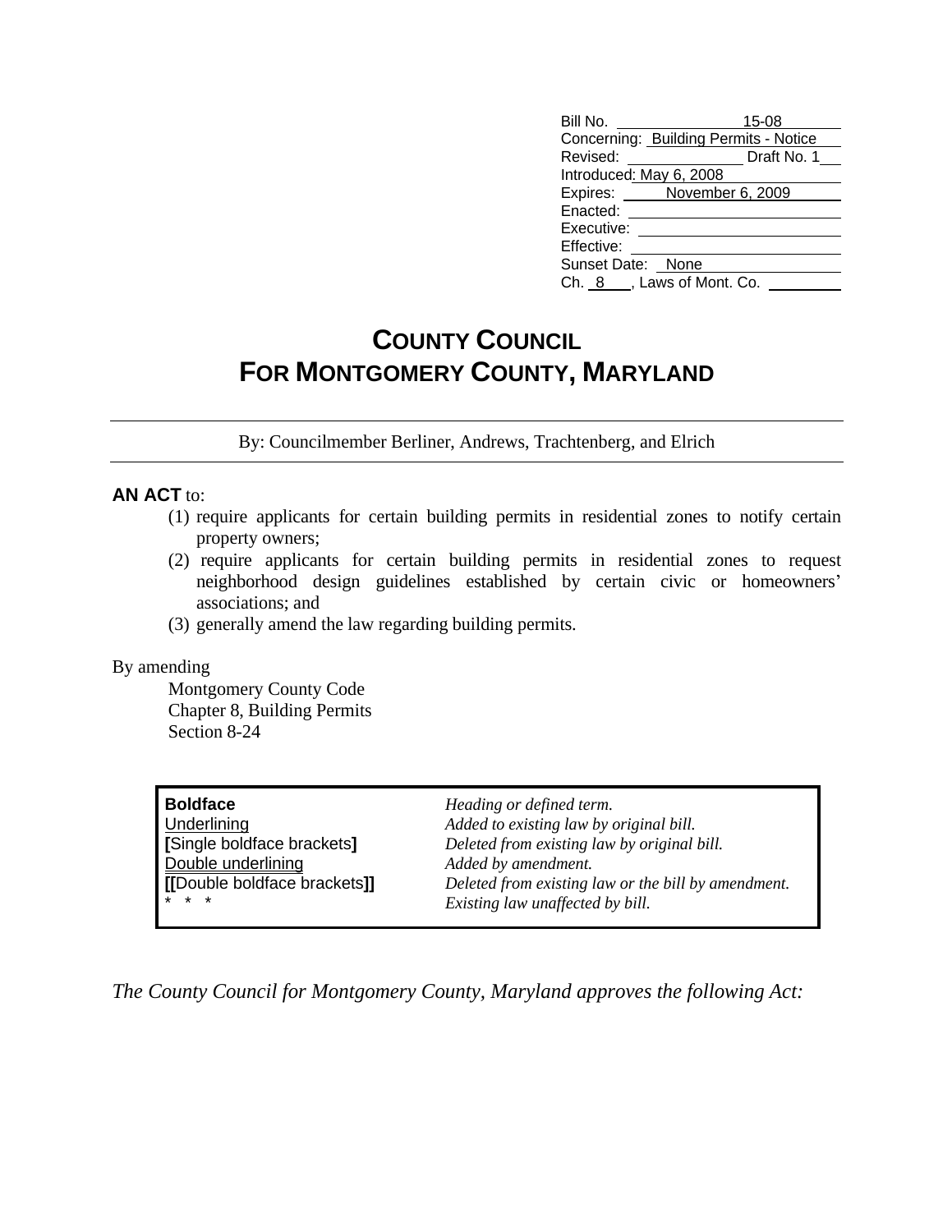|                 |                   | Sec. 1. Section 8-24 is amended as follows:                                           |
|-----------------|-------------------|---------------------------------------------------------------------------------------|
| $8-24.$         |                   | Application for <b>building</b> permit.                                               |
|                 | $\left( a\right)$ | When required. [It shall be unlawful to construct,]                                   |
|                 |                   | (1) Except as provide in paragraph (2), any person or entity who                      |
| 5               |                   | performs construction to:                                                             |
| 6               |                   | enlarge, alter, remove or demolish a building: [or]<br><u>(A)</u>                     |
|                 |                   | change the occupancy of a building from one use group to<br>(B)                       |
|                 |                   | another requiring greater strength, exitway, or sanitary                              |
| 9               |                   | provisions; [or to]                                                                   |
| 10              |                   | change to a prohibited use; or<br><u>(C)</u>                                          |
| 11              |                   | [to] install or alter any equipment [for which provision is<br>(D)                    |
| 12              |                   | made or the installation of which is] regulated by this                               |
| 13              |                   | [chapter, without first filing] Chapter,                                              |
| $\overline{14}$ |                   | must [an application with the department in writing and                               |
| 15              |                   | obtaining] obtain the [required] permit required under this                           |
| 16              |                   | Chapter. [therefore; except, that ordinary repairs]                                   |
| 17              |                   | Any ordinary repair, as defined in [section] Section 8-3, which<br>(2)                |
| 18              |                   | [do] <u>does</u> not involve any violation of this [chapter shall be                  |
| 19              |                   | exempt from this provision] Chapter, does not require a permit.                       |
| 20              | (b)               | Form. [Application] Each application for a permit [shall] must be                     |
| 21              |                   | submitted on forms [prescribed] provided by the Director and [shall]                  |
| 22              |                   | must be accompanied by the [required] fee [as prescribed by] required                 |
| 23              |                   | under this [chapter] Chapter.                                                         |
| 24              | (c)               | <b>Qualified applicants.</b> [Application for a permit shall] <b>Each application</b> |
| 25              |                   | must be [made] signed by the owner or lessee of the building or                       |
| 26              |                   | structure, or <u>an</u> agent of either, or by [the] a licensed engineer or           |
| 27              |                   | architect employed in connection with the proposed work. If the                       |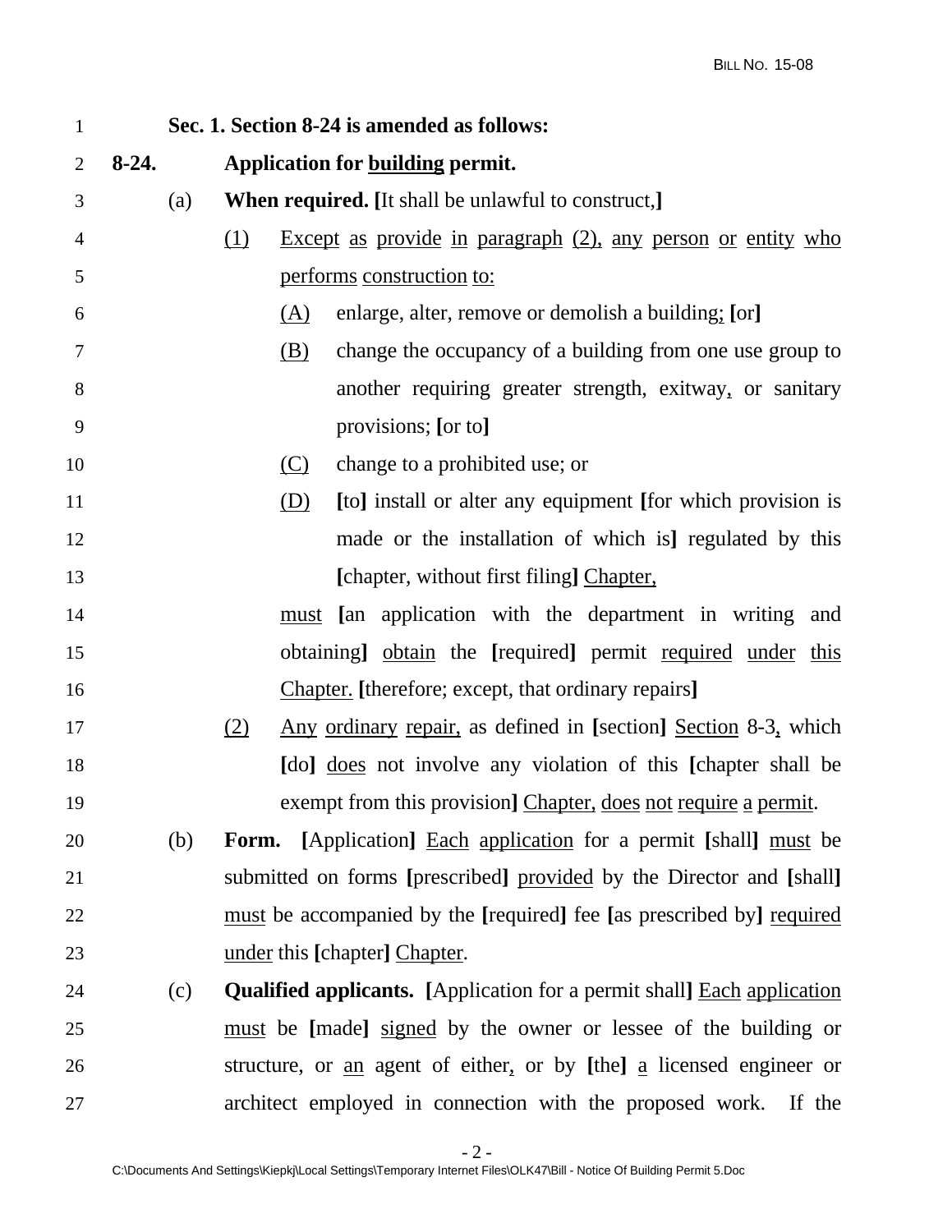application is **[**made**]** signed by a person other than the owner **[**in fee**]**, it **[**shall**]** must be accompanied by a **[**duly verified**]** notarized affidavit of the owner or the qualified **[**person making the application**]** applicant that the proposed work is authorized by the owner **[**in fee**]** and that the applicant is authorized to **[**make such**]** sign and file the application. **[**The**]** Each application must contain the full names and addresses of the owner, lessee, and applicant, and of the responsible officer**[**,**]** if the owner or lessee is a corporate body**[**, shall be stated in the application**]**.

- (d) **Description of work. [**The**]** Each application **[**shall**]** must contain a general description of the proposed work, its location, the use and occupancy of all parts of the building or structure and of all portions of the site or lot not covered by the building, and **[**such**]** any additional information **[**as may be required by**]** the Director requires.
- (e) **Plans and specifications. [**The**]** Each application **[**for the permitshall**]** must be accompanied by **[**not less than two (2)**]** at least 2 copies of specifications and of plans drawn to scale, with sufficient clarity and detailed dimensions to show the nature and character of the work to be performed. When a specific quality of materials is essential **[**for conformity to**]** to comply with this **[**chapter**]** Chapter, the application must contain specific information **[**shall be given**]** to establish **[**such**]** the required quality. **[**; and in no case shall**]** Theapplication must not simply cite this **[**chapter**]** Chapter **[**be cited**]** or use the term "legal" or **[**its**]** any equivalent **[**be used**]** as a substitute for specific information. The Director may waive the requirement **[**forfiling**]** to file plans **[**when the work involved is of a minor nature**]** for minor work.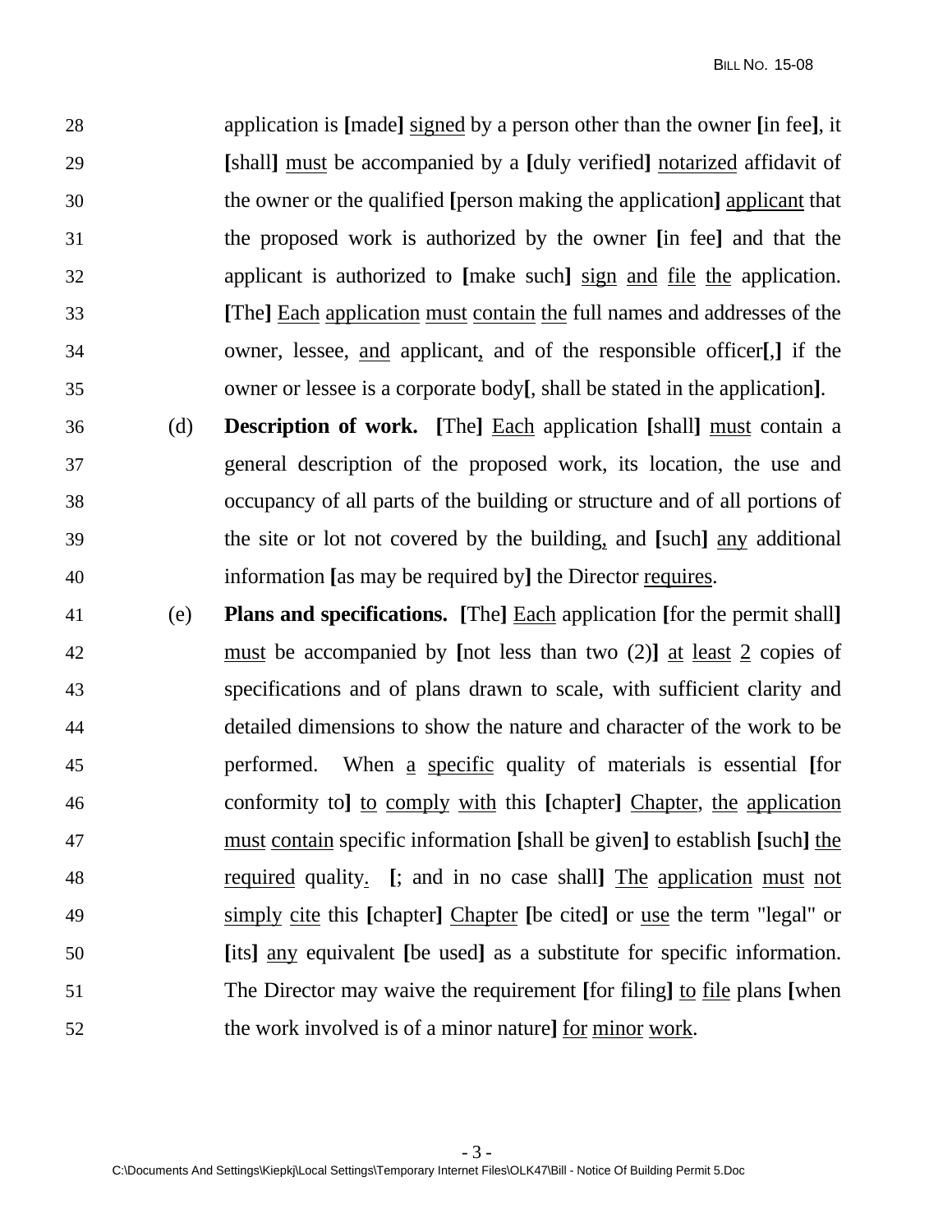- (f) **Plot diagram. [**There shall also be filed in duplicate with each**]** Each application for a building or occupancy permit**[**,**]** must include two copies of a plot plan, drawn to scale, showing the:
- (1) **[**The lot upon which the**]** proposed **[**building is to be erected**]** 57 building's underlying lot, lot dimensions, lot and block numbers, and subdivision name, if any;
- (2) **[**Name**]** name and width of each abutting **[**streets**]** street;
- (3) **[**Location**]** location, dimensions, and use of each existing **[**buildings**]** building and other **[**structures**]** structure on the same lot;
- (4) **[**The**]** location, dimensions, and proposed use of each **[**buildings**]** building and other **[**structures**]** structure for which a permit is **[**requested**]** applied;
- (5) **[**Front**]** width of each front and rear yard **[**widths**]**; and
- (6) **[**North**]** north point and scale of the plan.
- (g) **Engineering details.** The Director may require the application to contain adequate details of structural, mechanical, and electricalwork, including computations, stress diagrams, and other essential technical data **[**to be filed**]**. All engineering plans and computations **[**shall bear the signature of**]** must be signed by the engineer or architect responsible for the design.
- (h) **Notice affidavit.**
- (1) For any building that would be located in the R-40, R-60, R-90, R-150, or R-200 zone, the applicant for any permit to demolish a building, build a new main building, oradd more than 200 square feet of gross floor area to an existing building, must sign and file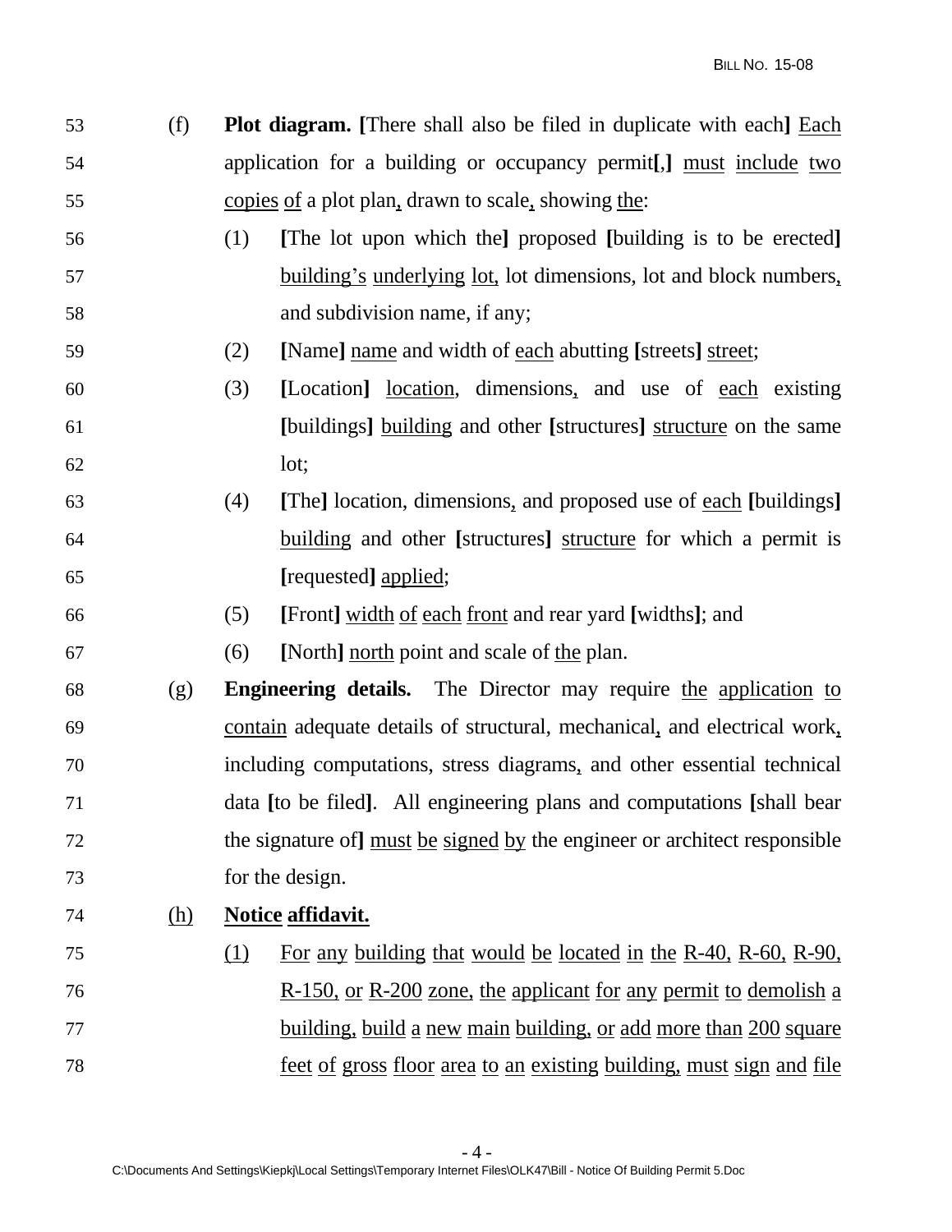| 79  | a notarized affidavit as described by this subsection, using a form               |
|-----|-----------------------------------------------------------------------------------|
| 80  | provided by the Director.                                                         |
| 81  | (2) The affidavit must confirm that:                                              |
| 82  | (A) at least 30 days before filing the application, the applicant                 |
| 83  | delivered or sent written notice of the applicant's name,                         |
| 84  | address, and telephone number and information concerning                          |
| 85  | the size, height, setbacks, and exterior design of each                           |
| 86  | proposed building or addition to:                                                 |
| 87  | any lot owner whose lot abuts or confronts the lot<br>$\Omega$                    |
| 88  | identified in the application; and                                                |
| 89  | any civic or homeowner's association if the lot<br>(ii)                           |
| 90  | identified in the application is in the association's                             |
| 91  | geographic area, as defined by the Planning Board's                               |
| 92  | list and map of civic and homeowners' associations;                               |
| 93  | <u>and</u>                                                                        |
| 94  | (B) the applicant requested any civic or homeowner's                              |
| 95  | association which received notice under subparagraph                              |
| 96  | $(A)(ii)$ to notify the applicant of any design guidelines                        |
| 97  | established by the association.                                                   |
| 98  | (3) The applicant must attach to each affidavit a copy of the written             |
| 99  | notice delivered or sent under this subsection and the name and                   |
| 100 | address of each party who received the notice.                                    |
| 101 |                                                                                   |
| 102 | $[(h)]$ (i) <b>Amendments to application.</b> Subject to [the limitations of]     |
| 103 | subsection $[(i)]$ $(j)$ [of this section], [amendments] <u>an amendment</u> to a |
| 104 | plan, application, or other [records accompanying the same] document              |
| 105 | may be filed at any time before [completion of] the work for which the            |